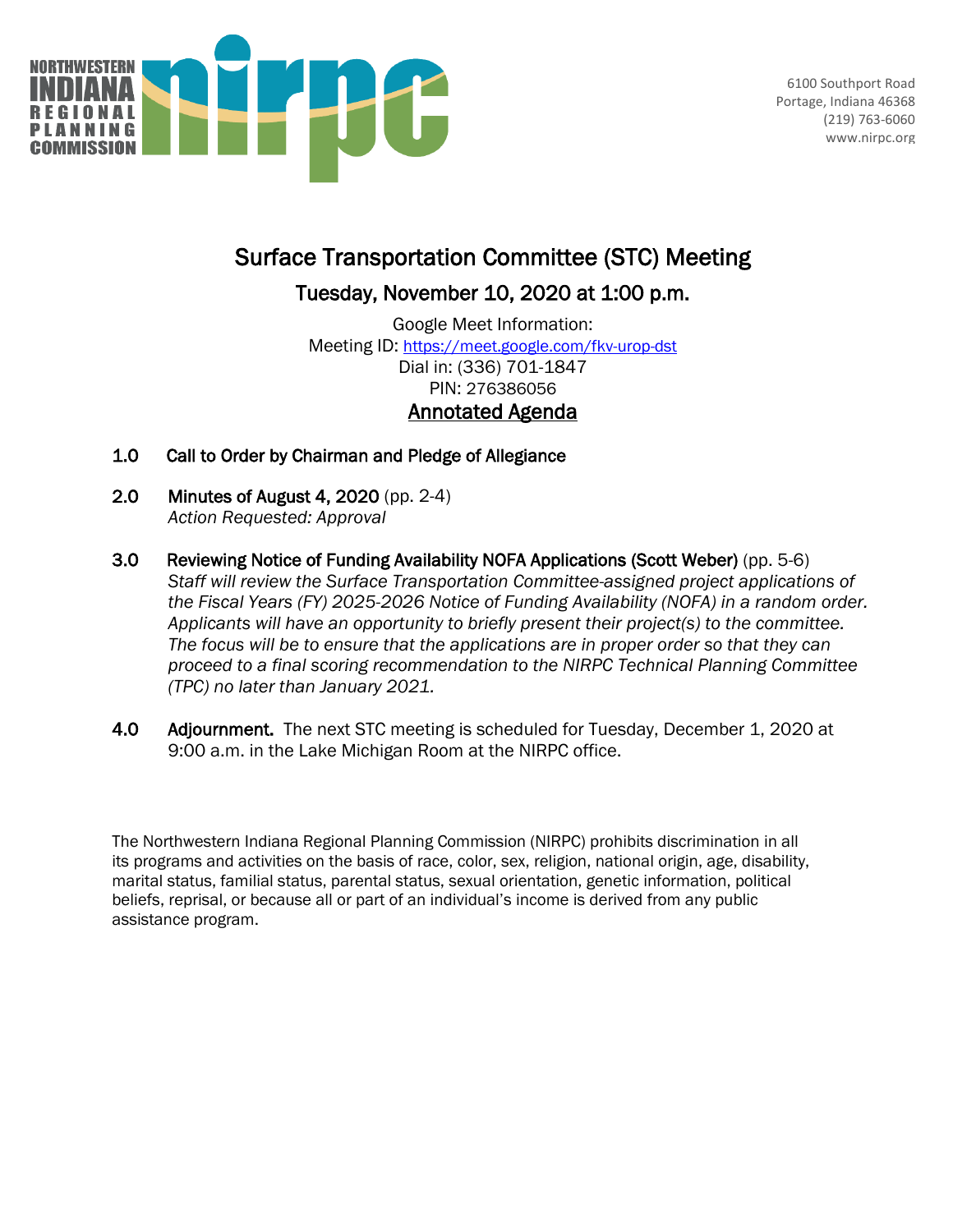## **SURFACE TRANSPORTATION COMMITTEE Virtual Meeting August 4, 2020**

## **Minutes**

This meeting was convened as an electronic meeting, pursuant to Governor Holcomb's Executive Order 20-04 and 20-09, extended by Executive Order 20-39. All persons were meeting remotely on a Google Meet platform that allowed for real time interaction and supported the public's ability to observe and record the proceedings. When the agenda item was provided for public comment, this was supported as well. A roll call was taken to motion and approve the agenda items.

Tom Schmitt called the meeting to order at 9:03 a.m. with the Pledge of Allegiance and roll call. In attendance were Richard Hardaway (Merrillville), Gerald Swets (Saint John), Michael Jabo (Valparaiso), David Wright (Gary Public Transit), Jeff Huet (Schererville), George Topoll (Union Township), and Kevin Breitzke (Porter County Surveyor).

NIRPC staff present were Scott Weber, Kevin Polette, Candice Eklund, Peter Kimball, Charles Bradsky, James Winters, and Flor Baum.

There were no public comments.

The minutes of the February 4, 2020 meeting were approved on motion by George Topoll and second Richard Hardaway.

Charles Bradsky presented on the plans for the upcoming Notice of Funding Availability (NOFA); the next open opportunity for eligible applicants to apply for federal funds for surface infrastructure projects. The NOFA will be open to receive applications from September 11 to October 21. Similar to last year, a workshop will be conducted on September 29 to discuss any questions regarding the application. NIRPC staff will also be available for one-on-one assistance. Between November through February, the topical committees will review the applications. The Technical Planning Committee will meet February 9th to award the projects. In April of 2021, the TIP is expected to be adopted with all the new projects at the Commission Meeting. There will be two STC-related program applications: 1) New Roadways, and 2) Roadway Improvements. Generally, the applications are similar to the Past NOFA. Please see below for the changes.

- In the previous NOFA application, funds were set aside for risk. Now, funds will be set aside for future PE and ROW.
- Question 13A of the programming rules covers group 1, in which \$250 thousand per year will be set aside for PE and ROW. Question 13B of the programming rules covers group 2, in which \$70 thousand per year will be set aside for PE and ROW.
- Any project exceeding \$6 million and cannot be broken into phases shall be deemed a Transformative Project. It will be reviewed separately from the other NOFA projects by the TPC.
- All LPA's are to provide uninflated funding requests. NIRPC staff will put together a matrix and inflate all funding according to historical spending.
- Currently, there is no Federal Transportation Highway bill, therefore the funding overview amounts have not changed.
- Planning and Transit Oriented Development (TOD) have their own category.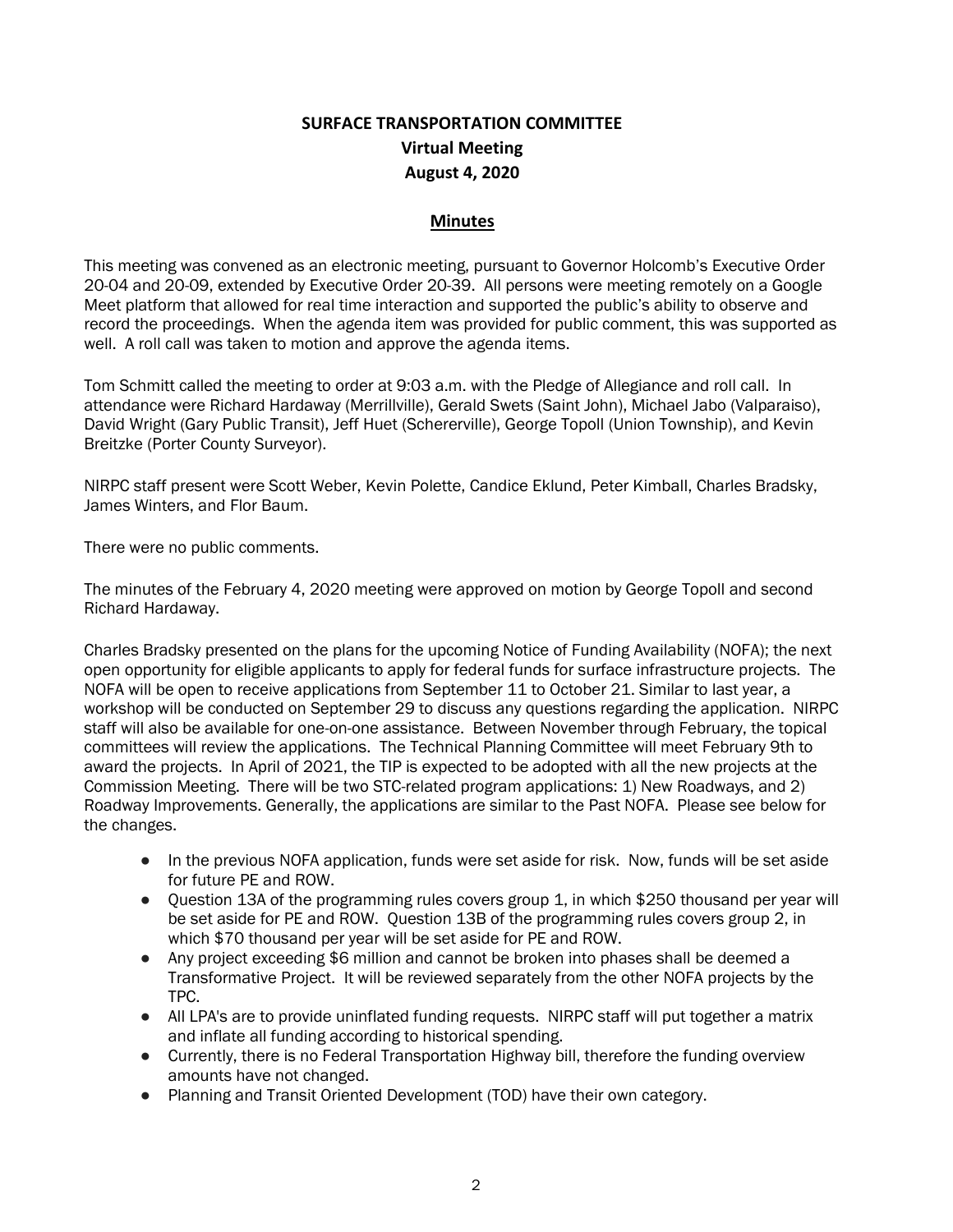- The New Roadways section will continue to be reviewed by STC. However, the Land Use Committee will also give input.
- The General Project Information section will be populated with all the risk. This includes, but is not limited to railroad involvement, ROW needs and type, Regional significance, and NEPA documentation.
- Lastly, the LPAs will submit all project applications and supporting materials through a Google Form. This has a couple benefits:
	- $\circ$  A notification will be sent to Charles and the LPA to include what was submitted.
	- The project's general information will be accessible to the public on a Google spreadsheet after October 21.

Charles is currently working on the categorical funding targets and other pending business. He is expected to complete and post all applications on NIRPC's website on the tentative date of September 1.

Scott Weber presented on NIRPC's progress for the upcoming MOVE NWI Congestion Management Process (CMP), a federally required process. Preparation to adopt MOVE NWI is needed due to the 2011 CMP being outdated. E-commerce has changed the way people purchase goods. The COVID-19 pandemic has also reshaped mode choice. The Federal Highway Administration (FHWA) and the Federal Transit Administration (FTA) have recommended the CMP be updated. MOVE NWI will have passively collected data coming from several sources, especially big data as opposed to static data that is currently being used. This will be a shared responsibility between NIRPC and project sponsors. NIRPC will allocate the resources to acquire and maintain the analytical tools used in MOVE NWI. The Notice of Funding Availability (NOFA) process will include MOVE NWI as an easy-to-understand checklist to determine whether a project is categorically exempt or needs to be screened for CMP compliance. MOVE NWI will follow the federally required 8-step process. This includes identifying and describing data sources used to measure the performance measures. It also includes analyzing existing conditions, and noting problems of congestion in Northwestern Indiana, and Identifying and assessing strategies. Projects will be periodically evaluated. MOVE NWI objectives correspond to a performance measure and is organized by the NWI 2050 Critical Path. Thirty four (34) strategies (grouped in four (4) categories and broken down into tiers) derive from NWI 2050, additional stakeholder feedback, and literature review. Programmed projects into the NIRPC TIP are already adherent to the CMP and need not demonstrate NWI MOVE adherence. The Surface Transportation Committee (STC) will primarily oversee MOVE NWI with other committees sharing partial oversight. The draft policy is scheduled to be presented to The Commission for adoption on September 17. Contact Scott Weber with any questions regarding the MOVE NWI CMP.

The committee discussed the definition or a set of standards for "transit orientated development," (TOD). Scott informed the committee that pg. 50 from the MOVE NWI document refers to TOD. However, the definition can be improved. Scott will reach out to NIRPC's Eman Ibrahim for a more detailed definition of TOD.

Scott Weber updated the committee on Fiscal Years 2021-2022 of the Unified Planning Work Program (UPWP). The Fiscal Years 2021-2022 Unified Planning Work Program aligns the Commission's projects and resources to tasks fitting the NWI 2050 Plan and other Commission priorities. The Surface Transportation related tasks are planning data collection, in which NIRPC staff gathers and reviews data from various modes. Traffic count data will be ramped up, and geographic Information Systems (GIS) support will consist of mapping the collected data, putting into a spatial context. NIRPC will continue to move forward from the ADA bus stop inventory recently completed and continue to provide support for the NOFA process maps. NIRPC will continue to use and provide support for community data from the 2020 Census. Performance-based planning activity task will be led by Scott. There will be an interactive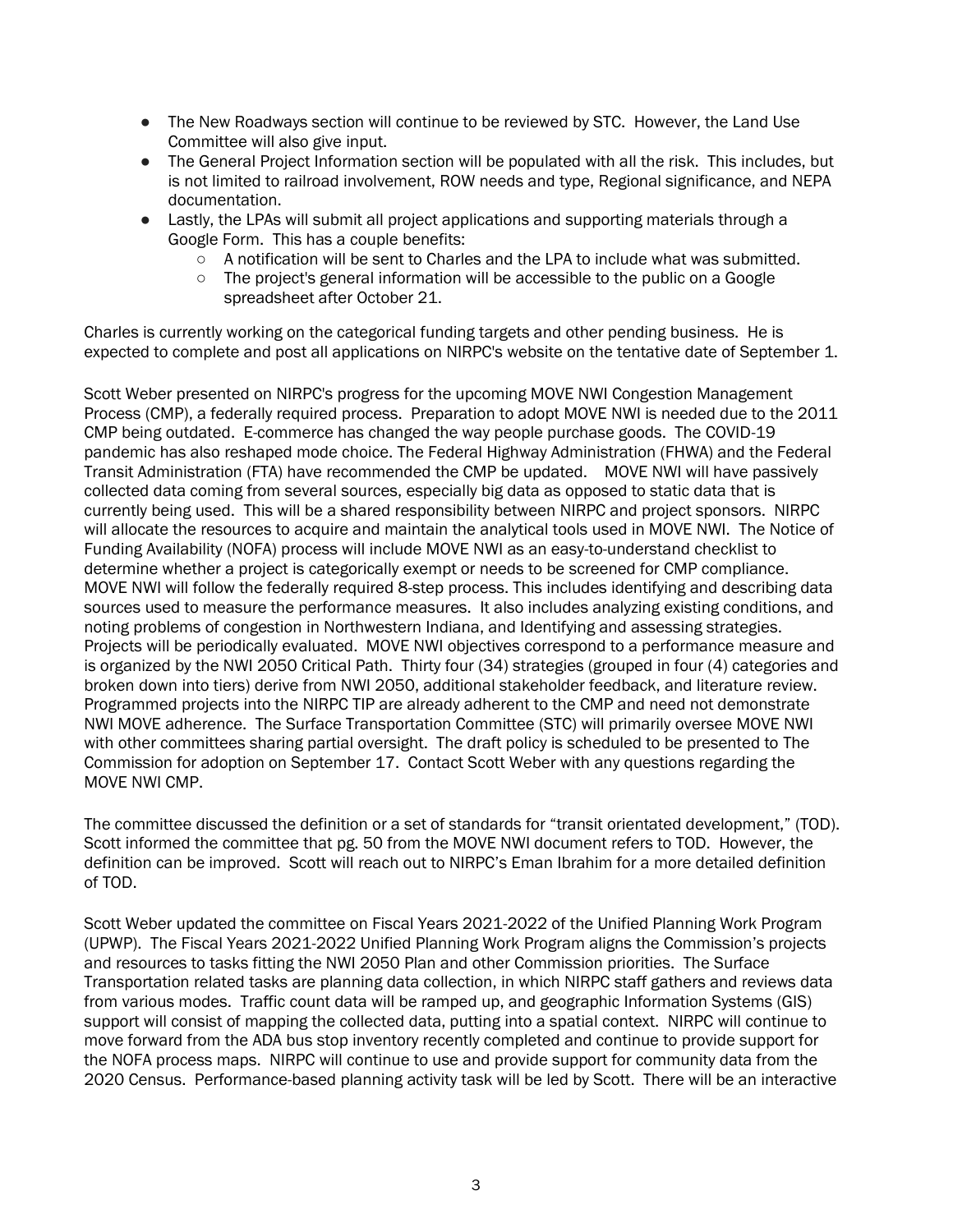dashboard on the NIRPC website by the end of this year. NIRPC is also planning to take a more centralized approach towards asset management planning.

There was no other business to discuss.

The next Surface Transportation Committee meeting is scheduled for November 3, 2020 at 9:00 a.m. in the NIRPC offices. Scott mentioned that the November meeting falls on election day. On motion by Richard Hardaway and second by George Topoll, the meeting adjourned at 10:06 a.m.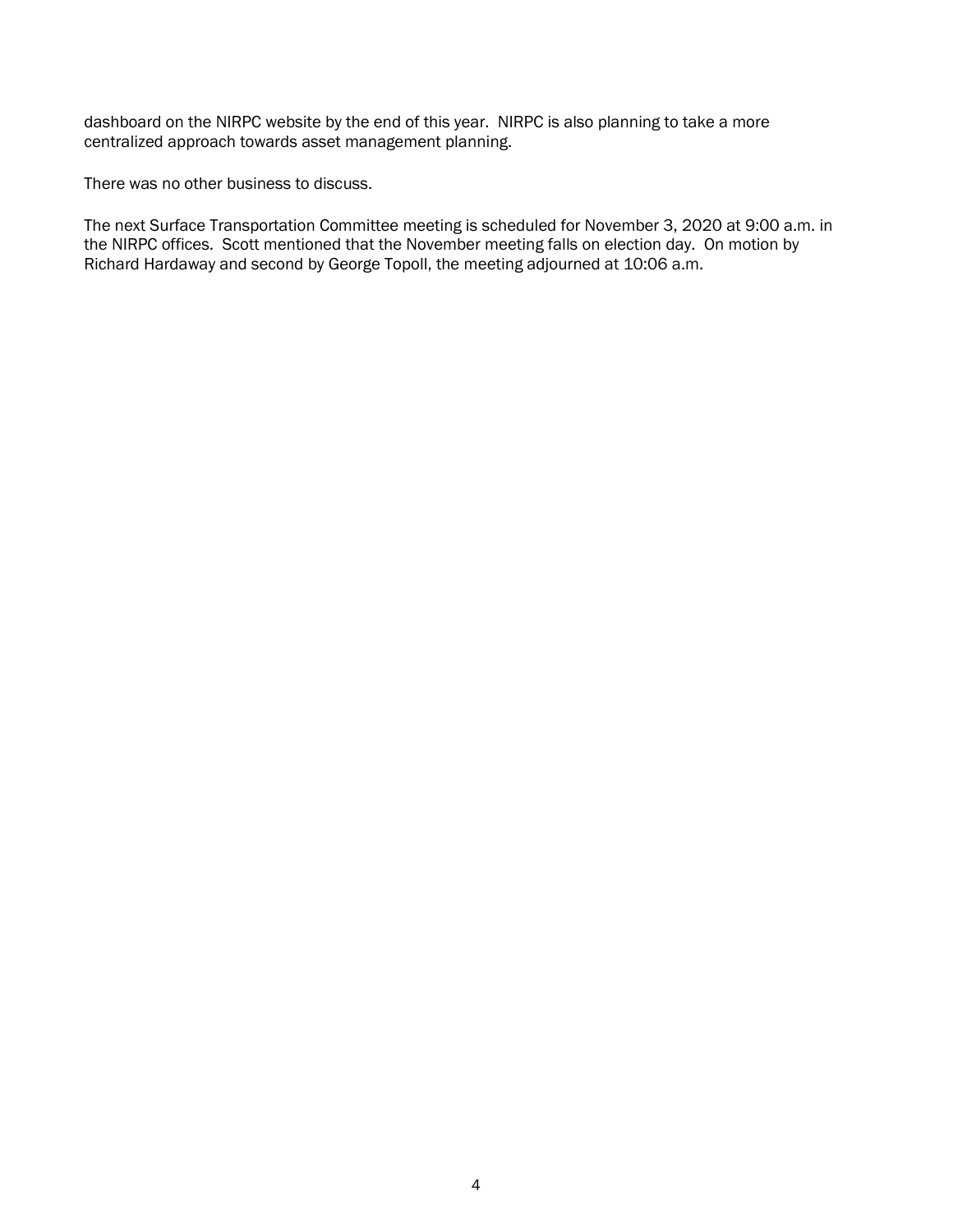| Confirm | Timestamp Received Email Address           |                                                      | Q1: LPA          | Group 1 | Q2: Your name                        | Q3: Are you |                       | Q4: If not, please list Q5: ERC's email address      | Q6: ERC's phone                 | Committee          | Q7: What is the                                      |                                          |             | Q8: What funding Q10: Amount of Q11: Give a brief description of the project                                                                                                                                                         |
|---------|--------------------------------------------|------------------------------------------------------|------------------|---------|--------------------------------------|-------------|-----------------------|------------------------------------------------------|---------------------------------|--------------------|------------------------------------------------------|------------------------------------------|-------------|--------------------------------------------------------------------------------------------------------------------------------------------------------------------------------------------------------------------------------------|
| sent    |                                            |                                                      |                  | or 2    |                                      | the ERC?    | the ERC.              |                                                      | number (including<br>area code) | assigned to        | <b>Program Name that</b><br>this application is for? | type is this project funding<br>seeking? | requested   |                                                                                                                                                                                                                                      |
|         | 0/21/2020 15:25:12                         | bcsanyi@reltd.com                                    | Chesterton       |         | <b>Bob Csanyi</b>                    | No          | Mark O'Dell, PE       | nodell@chestertonin.org                              | 219-926-2610                    | <b>STC</b>         | Roadway / Bridge                                     | <b>HSIP</b>                              |             | \$1,867,935 Implementation of preemption through multi-agencies                                                                                                                                                                      |
|         |                                            |                                                      |                  |         |                                      |             |                       |                                                      |                                 |                    | Improvement                                          |                                          |             | Intersection improvement (roundabout) at US 231 and Delaware Parkway. This intersection has an                                                                                                                                       |
|         | 10/19/2020 13:58:57                        | ewolverton@structurepoint.com                        | Crown Point      |         | Eric Wolverton                       | No          | Геггу Ciciora         | tciciora@crownpoint.in.gov                           | 219-662-3242                    | <b>STC</b>         | Roadway / Bridge                                     | <b>HSIP</b>                              | \$1,350,000 | extremely high crash rate. The roundabout intersection will increase safety and allow for a better north-                                                                                                                            |
|         |                                            |                                                      |                  |         |                                      |             |                       |                                                      |                                 |                    | Improvement                                          |                                          |             | corridor along Delaware Parkway. The roundabout project as well as the improved corridor are a goal of<br>the City's as identified in their comprehensive plan.                                                                      |
|         | 0/21/2020 14:36:50                         | dcobb@firstgroupengineering.com                      | East Chicago     |         | Dennis Cobb                          | No          | William Allen         | wallen@eastchicago.com                               | 219-931-8355                    | <b>STC</b>         | Roadway / Bridge<br>Improvement                      | STBG                                     |             | \$5,416,125 roadway reconstruction                                                                                                                                                                                                   |
|         |                                            |                                                      |                  |         |                                      |             |                       |                                                      |                                 |                    | Roadway / Bridge                                     |                                          |             | The project will reconstruct the existing roadway including the installation of new pavement, curb and                                                                                                                               |
|         | 10/19/2020 15:10:46                        | ewolverton@structurepoint.com                        | Gary             |         | Eric Wolverton                       | No.         |                       | Rachelle Morgan Ceastrceasar@ci.gary.in.us           | 219-881-1310                    | <b>STC</b>         | Improvement                                          | <b>STBG</b>                              |             | \$2,880,000 gutter, underdrains, and an enclosed storm sewer system. The proposed storm sewer system will be sized<br>o accommodate all drainage associated with improvements within the road right-of-way.                          |
|         | 0/21/2020 15:43:26                         | salabbas@lochmuellergroup.com                        | Gary             |         | Susan Al-Abbas                       | No          |                       | Rachelle Morgan Ceastrceasar@ci.gary.in.us           | 219-881-1235                    | <b>STC</b>         | Roadway / Bridge<br>mprovement                       | CMAQ                                     |             | \$928,000 The Gary Signal Improvement Project consists of a traffic study of existing signalized intersections within the                                                                                                            |
|         | 10/21/2020 13:59:00                        | dammarell@bfsengr.com                                | Griffith         |         | Jake Dammarell                       | No          | <b>Rick Konopasek</b> | Rick.Konopasek@griffith.in.gov 219-924-3838          |                                 | <b>STC</b>         | Roadway / Bridge                                     | <b>HSIP</b>                              |             | \$3,766,000 Main Street Reconstruction and Colfax Street Intersection Improvements                                                                                                                                                   |
|         |                                            |                                                      | Griffith         |         |                                      |             |                       |                                                      |                                 | <b>STC</b>         | mprovement<br>Roadway / Bridge                       | <b>HSIP</b>                              |             | \$1,333,620 Broad St. and Avenue H Intersection Improvement Project                                                                                                                                                                  |
|         | 10/21/2020 14:02:57                        | dammarell@bfsengr.com                                |                  |         | Jake Dammarell                       |             | <b>Rick Konopasek</b> | rick.konopasek@griffith.in.gov 219-924-3838          |                                 |                    | Improvement                                          |                                          |             | he project will reconstruct Summer Street from Willis Street to Indianapolis Boulevard, adding capacity by                                                                                                                           |
|         | 10/21/2020 12:41:40                        | ewolverton@structurepoint.com                        | Hammond          |         | Eric Wolverton                       | No          |                       | Dean Button & Mark Gogordishm@gohammond.com          | 219-853-6336                    | <b>STC</b>         | Roadway / Bridge<br>Improvement                      | <b>STBG</b>                              |             | \$3,285,000 adding a two-way left-turn lane in the middle of the roadway, while maintaining one lane of travel in each                                                                                                               |
|         |                                            |                                                      |                  |         |                                      |             |                       |                                                      |                                 |                    | Roadway / Bridge                                     |                                          |             | direction.                                                                                                                                                                                                                           |
|         | 10/21/2020 14:45:02                        | dcobb@firstgroupengineering.com                      | Hammond          |         | Dennis Cobb                          | No          | Mark Gordish          | ggordish@gohammond.com                               | 219-853-6336                    | <b>STC</b>         | mprovement                                           | <b>STBG</b>                              |             | \$4,160,625 Columbia Ave road rehabilitation                                                                                                                                                                                         |
|         | 10/21/2020 14:14:45                        | pgralik@cityofhobart.org                             | Hobart           |         | Phillip E Gralik                     | Yes         |                       | pgralik@cityofhobart.org                             | 219-942-8271                    | <b>STC</b>         | Roadway / Bridge<br>mprovement                       | <b>HSIP</b>                              |             | \$2,373,855 Reconstruction of Colorado Street at US30                                                                                                                                                                                |
|         | 10/21/2020 14:23:08<br>10/21/2020 15:57:43 | pgralik@cityofhobart.org<br>pgralik@cityofhobart.org | Hobart<br>Hobart |         | Phillip E Gralik<br>Phillip E Gralik | Yes<br>Yes  |                       | pgralik@cityofhobart.org<br>pgralik@cityofhobart.org | 219-942-8271<br>219-942-8271    | STC/LUC<br>STC/LUC | New Roadways<br>New Roadways                         | <b>STBG</b><br>STBG                      |             | \$4,435,200 Extension of 83rd Ave to connect to Colorado Street as a relief road for US30<br>\$4,767,840 Extension of 83rd Ave from Harms Rd to Colorado Street as relief road for US30                                              |
|         |                                            |                                                      |                  |         |                                      |             |                       |                                                      |                                 |                    |                                                      |                                          |             | Preliminary Engineering on North-South Corridor-Phase 1: US 35-SR 4 in partnership with LaPorte County.                                                                                                                              |
|         | 10/21/2020 14:54:18                        | snimetz@cityoflaportein.gov                          | La Porte         |         | Sarah Nimetz                         | No          | Nicholas Minich       | nminich@cityoflaportein.gov                          | 219-362-2327                    | STC/LUC            | New Roadways                                         | <b>STBG</b>                              | \$935,322   | 7900 LF of roadway design, engineering, survey work and green infrastructure installation planning.                                                                                                                                  |
|         | 0/21/2020 16:52:38                         | nimetz@cityoflaportein.gov                           | a Porte          |         | Sarah Nimetz                         | No          | Nicholas Minich       | nminich@cityoflaportein.gov                          | 219-362-2327                    | <b>STC</b>         | Roadway / Bridge                                     | <b>STBG</b>                              |             | \$38,238 Emergency Vehicle Preemption                                                                                                                                                                                                |
|         | 0/21/2020 8:13:23                          | Alverson.Duane@gmail.com                             | ake County       |         | Duane Alverson                       | Yes         |                       | Alverda@lakecountyin.org                             | 219-663-0525                    | <b>STC</b>         | Improvement<br>Roadway / Bridge                      | <b>STBG</b>                              |             | \$1,045,625 Replacement of Lake County Bridge #45-00097 Colorado St over Deep River                                                                                                                                                  |
|         |                                            |                                                      |                  |         |                                      |             |                       |                                                      |                                 |                    | Improvement<br>Roadway / Bridge                      |                                          |             |                                                                                                                                                                                                                                      |
|         | 0/21/2020 14:17:04                         | jdammarell@bfsengr.com                               | Merrillville     |         | Jake Dammarell                       | No          | <b>Steve King</b>     | sking@merrillville.in.gov                            | 219-769-3631                    | <b>STC</b>         | Improvement                                          | HSIP                                     |             | \$2,010,760 57th Avenue and Harrison Intersection Improvement Project                                                                                                                                                                |
|         | 0/21/2020 14:44:40                         | dammarell@bfsengr.com                                | Merrillville     |         | Jake Dammarell                       | No          | <b>Steve King</b>     | sking@merrillville.in.gov                            | 219-769-3631                    | <b>STC</b>         | Roadway / Bridge<br>Improvement                      | <b>STBG</b>                              |             | \$1,588,000 Mississippi and 69th Avenue Intersection Improvements                                                                                                                                                                    |
|         | 0/21/2020 14:38:23                         | dammarell@bfsengr.com                                | Merrillville     |         | Jake Dammarell                       | No          | <b>Steve King</b>     | sking@merrillville.in.gov                            | 219-769-3631                    | <b>STC</b>         | Roadway / Bridge<br>Improvement                      | <b>HSIP</b>                              |             | \$3,897,600 Mississippi St. and 79th Avenue Intersection Improvements                                                                                                                                                                |
|         | 0/21/2020 14:47:59                         | jdammarell@bfsengr.com                               | Merrillville     |         | Jake Dammarell                       | No          | <b>Steve King</b>     | sking@merrillville.in.gov                            | 219-769-3631                    | <b>STC</b>         | Roadway / Bridge                                     | <b>STBG</b>                              |             | \$1,494,840 Colorado and Harms Road Intersection Improvements                                                                                                                                                                        |
|         |                                            |                                                      |                  |         |                                      |             |                       |                                                      |                                 | <b>STC</b>         | mprovement<br>Roadway / Bridge                       | <b>STBG</b>                              |             |                                                                                                                                                                                                                                      |
|         | 10/21/2020 14:50:20                        | jdammarell@bfsengr.com                               | Merrillville     |         | Jake Dammarell                       | No          | <b>Steve King</b>     | sking@merrillville.in.gov                            | 219-769-3631                    |                    | Improvement<br>Roadway / Bridge                      |                                          |             | \$3,389,560 Colorado Street Reconstruction - Harms Rd. to 93rd Ave.                                                                                                                                                                  |
|         | 10/21/2020 14:53:21                        | dammarell@bfsengr.com                                | Merrillville     |         | Jake Dammarell                       | No          | <b>Steve King</b>     | sking@merrillville.in.gov                            | 219-769-3631                    | <b>STC</b>         | Improvement                                          | <b>STBG</b>                              |             | \$1,300,320 Randolph and 93rd Avenue Intersection Improvements                                                                                                                                                                       |
|         | 0/21/2020 14:55:30                         | dammarell@bfsengr.com                                | Merrillville     |         | Jake Dammarell                       | No          | Steve King            | sking@merrillville.in.gov                            | 219-769-3631                    | <b>STC</b>         | Roadway / Bridge<br>mprovement                       | <b>STBG</b>                              |             | \$3,660,160 Randolph St. Reconstruction - US 30 to 93rd Ave.                                                                                                                                                                         |
|         | 10/21/2020 11:12:42                        | danderson@munster.org                                | Munster          |         | Dustin Anderson                      | Yes         |                       | danderson@munster.org                                | 219-836-6905                    | <b>STC</b>         | Roadway / Bridge<br>mprovement                       | <b>STBG</b>                              |             | \$3,700,000 Reconstruction of Main Street from Columbia Avenue to Hart Ditch                                                                                                                                                         |
|         | 0/21/2020 14:18:48                         | skolb@portage-in.com                                 | Portage          |         | Sandra Kolb                          | Yes         | Sandra Kolb           | skolb@portage-in.com                                 | 219-764-5745                    | <b>STC</b>         | Roadway / Bridge                                     |                                          | \$2,475,000 | Central Avenue, Phase 2, between Willowcreek Road and Peach Street. Reconstruction of roadway with                                                                                                                                   |
|         |                                            |                                                      |                  |         |                                      |             |                       |                                                      |                                 |                    | mprovement<br>Roadway / Bridge                       |                                          |             | added pedestrian facilities.<br>entral Avenue Phase 2 between Willowcreek Road and Peach Street will reconstruct the existing roadway                                                                                                |
|         | 10/21/2020 14:33:27                        | skolb@portage-in.com                                 | Portage          |         | Sandra Kolb                          | Yes         |                       | skolb@portage-in.com                                 | 219-764-5745                    | <b>STC</b>         | mprovement                                           |                                          | \$2,475,00  | dding stormwater infrastructure, curb and gutters, pedestrian facilities and ADA ramps                                                                                                                                               |
|         |                                            |                                                      |                  |         |                                      |             |                       |                                                      |                                 |                    |                                                      |                                          |             | connectivity and operational traffic flow by providing a direct north-south route in Porter County, generally                                                                                                                        |
|         |                                            |                                                      |                  |         |                                      |             |                       |                                                      |                                 |                    |                                                      |                                          |             | between the Valparaiso-Merrillville corridor and downtown Portage. Porter County in coordination with<br>Indiana Department of Transportation (INDOT), is seeking funding through the Federal Highway                                |
|         |                                            |                                                      |                  |         |                                      |             |                       |                                                      |                                 |                    |                                                      |                                          |             | Administration (FHWA).                                                                                                                                                                                                               |
|         |                                            |                                                      |                  |         |                                      |             |                       |                                                      |                                 |                    |                                                      |                                          |             | The proposed project is located in Union and Portage Townships, Porter County, Indiana. The project                                                                                                                                  |
|         |                                            |                                                      |                  |         |                                      |             |                       |                                                      |                                 |                    |                                                      |                                          |             | corridor is located on the Portage and Palmer USGS 7.5 Minute Quadrangle Maps in Sections 35 and 36,<br>Township 36 North, Range 7 West in Portage Township and Sections 1-2, 10-15, and 22-24, Township 35                          |
|         |                                            |                                                      |                  |         |                                      |             |                       |                                                      |                                 |                    |                                                      |                                          |             | North, Range 7 West in Union Township. The area is within the planning boundaries of Northwestern                                                                                                                                    |
|         |                                            |                                                      |                  |         |                                      |             |                       |                                                      |                                 |                    |                                                      |                                          |             | Indiana Regional Planning Commission (NIRPC), which consists of three counties in northwest Indiana<br>(Lake, Porter and LaPorte).                                                                                                   |
|         |                                            |                                                      |                  |         |                                      |             |                       |                                                      |                                 |                    |                                                      |                                          |             |                                                                                                                                                                                                                                      |
|         |                                            |                                                      |                  |         |                                      |             |                       |                                                      |                                 |                    |                                                      |                                          |             | Preliminary corridor studies have identified an approximate 2.5-mile wide corridor generally extending south<br>to north, between US 30 and the existing intersection of Willowcreek Road and CR 700 and CR 750 W to                 |
|         | 10/21/2020 9:38:40                         | ewolverton@structurepoint.com                        | Porter County    |         | Eric Wolverton                       | No          | <b>Bob Thompson</b>   | rthompson@porterco.org                               | 219-465-3674                    | STC/LUC            | New Roadways                                         | <b>STBG</b>                              |             | the west and CR 475 W to the east, to establish roadway alignment alternatives for the project. Regional<br>\$4,293,000 traffic patterns were analyzed as part of the NIRPC Regional Corridor Study (2016) which will be referred to |
|         |                                            |                                                      |                  |         |                                      |             |                       |                                                      |                                 |                    |                                                      |                                          |             | as "NIRPC 2016 Regional Study" in this document. The study can be found on the NIRPC website at                                                                                                                                      |
|         |                                            |                                                      |                  |         |                                      |             |                       |                                                      |                                 |                    |                                                      |                                          |             | (https://www.nirpc.org/wp-content/uploads/2020/01/RegionalCorridorStudyReport_Final2017.pdf).<br>The study identified regional roadways with missing links which, if constructed, would improve connectivity                         |
|         |                                            |                                                      |                  |         |                                      |             |                       |                                                      |                                 |                    |                                                      |                                          |             | to areas of employment, major interstate highways, metro centers, and dense residential areas. The                                                                                                                                   |
|         |                                            |                                                      |                  |         |                                      |             |                       |                                                      |                                 |                    |                                                      |                                          |             | extension of Willowcreek Road, from its current terminus at CR 700 N to US 30, was identified as a top<br>roadway for expansion in NIRPC 2016 Regional Study which emphasized that an extension of the roadway                       |
|         |                                            |                                                      |                  |         |                                      |             |                       |                                                      |                                 |                    |                                                      |                                          |             | would reduce congestion on corridors within 5 miles of the proposed extension. Consistent with the 2050                                                                                                                              |
|         |                                            |                                                      |                  |         |                                      |             |                       |                                                      |                                 |                    |                                                      |                                          |             | Northwestern Indiana Regional Plan(NWI 2050 Plan), the Willowcreek Road extension would accomplish<br>the vision for a "Connected "NWI region by 2050 where NWI people have accessible, safe and equal                               |
|         |                                            |                                                      |                  |         |                                      |             |                       |                                                      |                                 |                    |                                                      |                                          |             | opportunities for working, playing, living and learning.                                                                                                                                                                             |
|         |                                            |                                                      |                  |         |                                      |             |                       |                                                      |                                 |                    |                                                      |                                          |             | The 2016 NIRPC Regional Study also determined that existing infrastructure has many missing segments<br>for regional connectivity. Willowcreek Road was identified as one of 22 missing segments in the Regional                     |
|         |                                            |                                                      |                  |         |                                      |             |                       |                                                      |                                 |                    |                                                      |                                          |             | Study with a "High" regional significance for employment and housing density. The Willowcreek Road                                                                                                                                   |
|         |                                            |                                                      |                  |         |                                      |             |                       |                                                      |                                 |                    |                                                      |                                          |             | extension was identified as the number one missing segment in Porter County in the 2016 NIRPC Regional<br>Study and the third highest in the region. Additionally, during the 2016 NIRPC Regional Study, residents                   |
|         | 10/21/2020 13:08:03 tnugent@dlz.com        |                                                      | Schererville     |         | Trisha Nugent                        | No          | Jeff Huet             | jhuet@schererville.org                               | 219-712-1155                    |                    | STC/LUC New Roadways                                 | <b>STBG</b>                              |             | \$5,026,960 A new 4-lane, 4 span bridge for Kennedy Avenue over CN/NS Railroads                                                                                                                                                      |

## provement (roundabout) at US 231 and Delaware Parkway. This intersection has an crash rate. The roundabout intersection will increase safety and allow for a better north-Delaware Parkway. The roundabout project as well as the improved corridor are a goal of entified in their comprehensive plan. al Improvement Project consists of a traffic study of existing signalized intersections within th construction and Colfax Street Intersection Improvements l reconstruct Summer Street from Willis Street to Indianapolis Boulevard, adding capacity by<br>/ay left-turn lane in the middle of the roadway, while maintaining one lane of travel in each Brd Ave to connect to Colorado Street as a relief road for US30. 3rd Ave from Harms Rd to Colorado Street as relief road for US30 gineering on North-South Corridor-Phase 1: US 35-SR 4 in partnership with LaPorte County<br>dway design, engineering, survey work and green infrastructure installation planning. f Lake County Bridge #45-00097 Colorado St over Deep River e, Phase 2, between Willowcreek Road and Peach Street. Reconstruction of roadway with<br>ian facilities.<br>e Phase 2 between Willowcreek Road and Peach Street will reconstruct the existing roadwa d operational traffic flow by providing a direct north-south route in Porter County, generally between the Valparaiso-Merrillville corridor and downtown Portage. Porter County in coordination with Indiana Department of Transportation (INDOT), is seeking funding through the Federal Highway  $(FHWA)$ . project is located in Union and Portage Townships, Porter County, Indiana. The project corridor is located on the Portage and Palmer USGS 7.5 Minute Quadrangle Maps in Sections 35 and 36, lorth, Range 7 West in Portage Township and Sections 1-2, 10-15, and 22-24, Township 35  $\,$ West in Union Township. The area is within the planning boundaries of Northwestern ial Planning Commission (NIRPC), which consists of three counties in northwest Indiana nd LaPorte). rridor studies have identified an approximate 2.5-mile wide corridor generally extending south en US 30 and the existing intersection of Willowcreek Road and CR 700 and CR 750 W to R 475 W to the east, to establish roadway alignment alternatives for the project. Regional were analyzed as part of the NIRPC Regional Corridor Study (2016) which will be referred to 16 Regional Study" in this document. The study can be found on the NIRPC website at rpc.org/wp-content/uploads/2020/01/RegionalCorridorStudyReport\_Final2017.pdf).